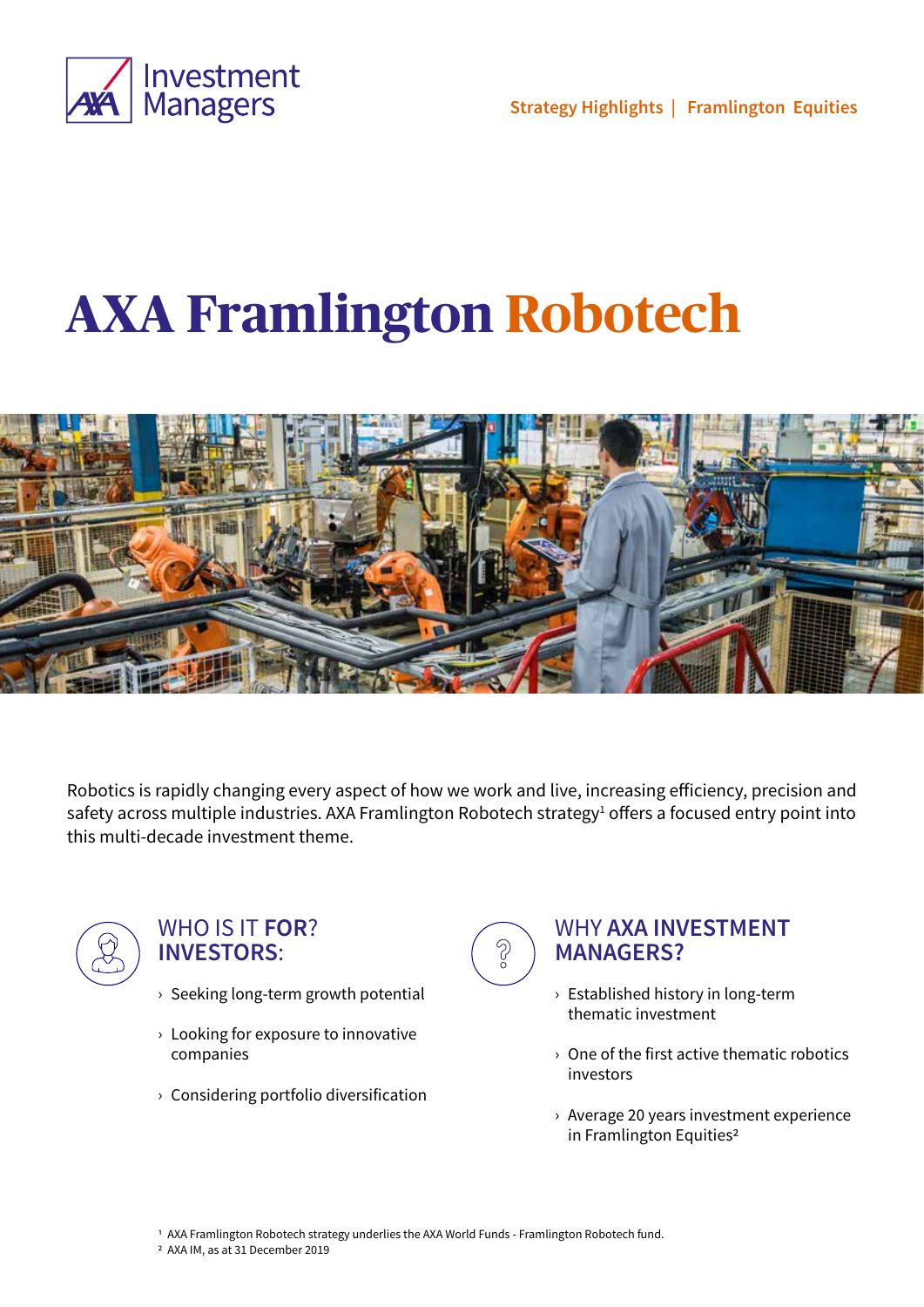# **Why invest in robotics?**

The demand for industrial robots has accelerated in recent years due to the ongoing trend towards automation and innovative technological advancements. Advances in technology have made robots capable of performing highly sophisticated and delicate work as well as working alongside humans to drive productivity and efficiency.

## **Where are robotics being used?**



#### **Labour shortage**

Younger generations have little interest in repetitive work. China, for example, has become the world's leading buyer of robots to replace such jobs in recent years.



#### **Critical applications**

Tasks requiring precision beyond human ability, such as robot-assisted surgical procedures.



#### **Hazardous work**

In the mining and oil industries, automated drilling and goods transportation can reduce the risk of accidents.



#### **Large-scale complex tasks**

The acquisition of robot manufacturers by online retailers has helped to optimise the preparation of orders and speed up delivery times.3

# **The rapidly changing robotics industry**

As the pace of technological innovation quickens, robots have grown more intelligent and less expensive in a world where the working population is shrinking (for example in China and Japan) and where younger generations are abandoning jobs involving little added value or creative insight.

In this emerging investment universe, not every company will be a winner of tomorrow. It is therefore critical to really understand the sectors where robotics has the potential to create long-term value – as well as the quality of individual companies operating in this field.

The global robotics market is expected to grow



per year until 20254

3 Source: www.challenges.fr

4 Data from the 2018 IFR World Robotics report also broadly corroborates this forecast, anticipating +16% annual growth in the global industrial robotics market until 2021.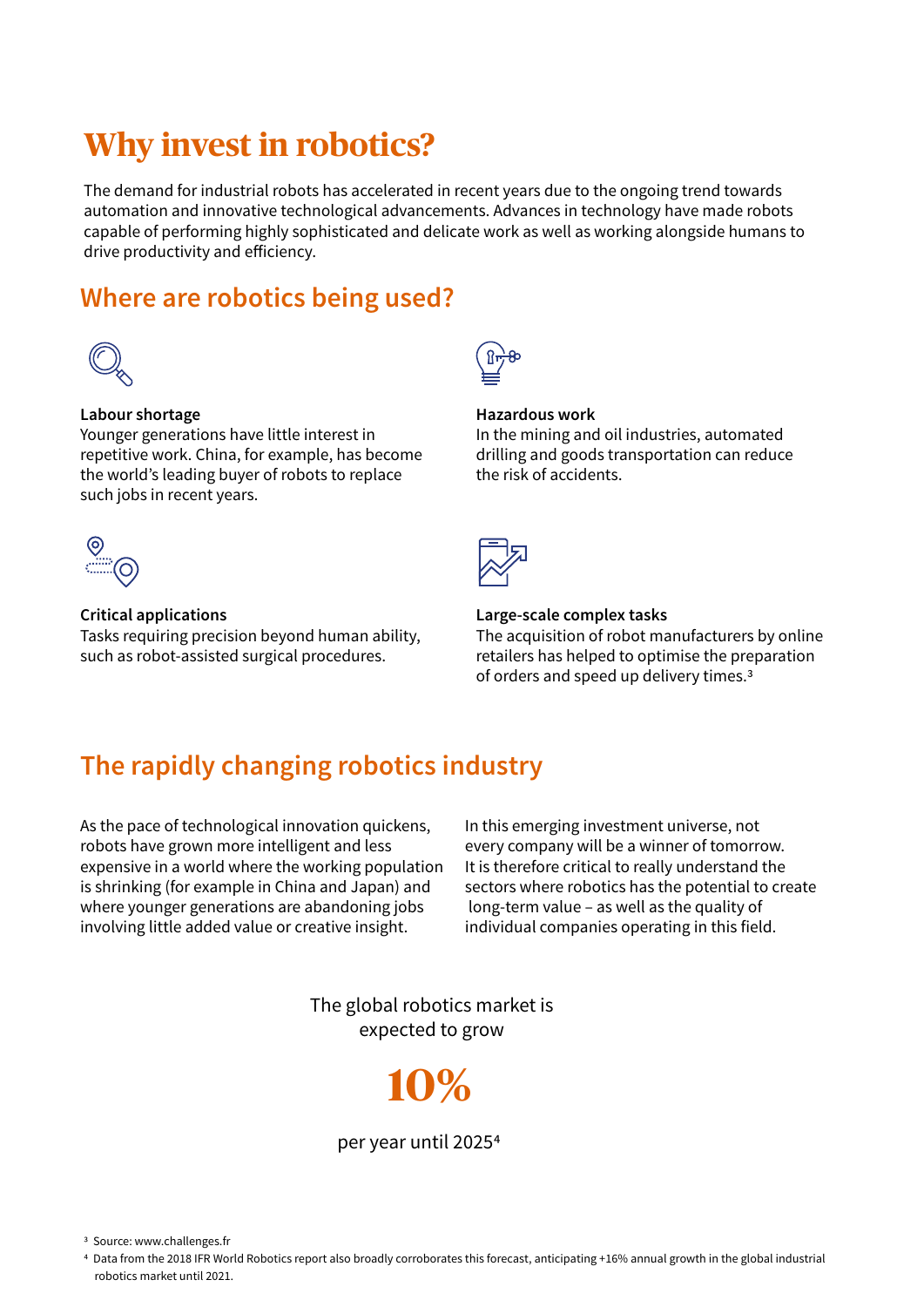

**Tom Riley, CFA** Portfolio Manager



# **Why invest in AXA Framlington Robotech?**

The strategy aims to generate long-term capital growth by investing in companies throughout the world active in the expanding field of robotics and robotics-related technologies.

### 1 **Access the long-term growth potential of the rapidly expanding robotics market.**

Supported by shifting demographics and improving technologies, the robotics market is expected to grow 10% a year until 2025.<sup>5</sup>

### 2 **Exposure to companies with growth potential across multiple industries.**

We focus on the investable areas of the robotics market, such as: industrial automation, robotic-assisted surgery, driverless vehicles and the underlying intelligence which supports robotic technologies.

### 3 **Benefit from an actively managed, unconstrained approach.**

Including more than 400 meetings with robotics and technology executives each year, our detailed coverage of the investment universe helps us identify companies with above-average growth prospects in this emerging theme.